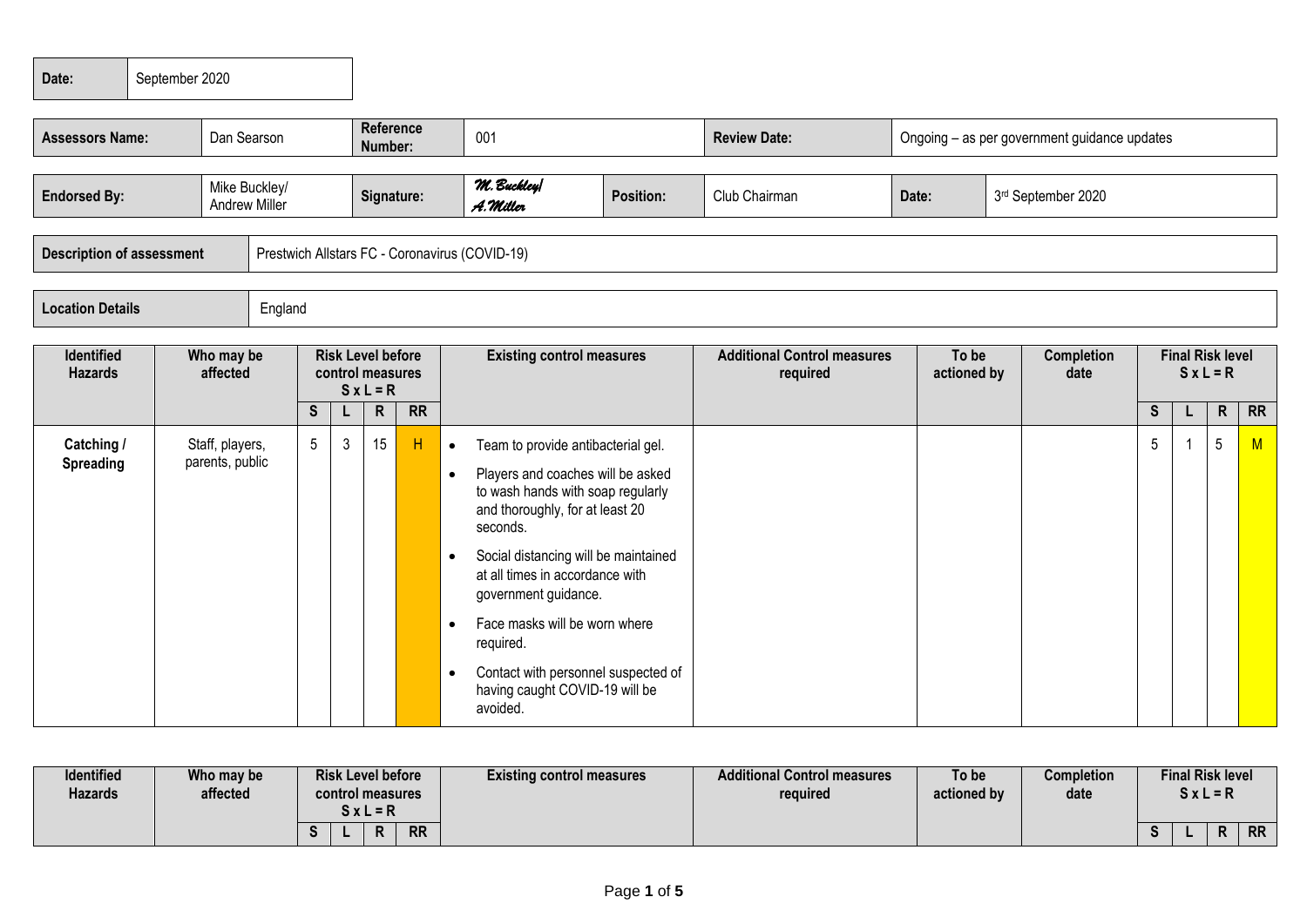| Catching /<br>Spreading<br>(continued) | Staff, players,<br>parents, public | $5\overline{)}$ | 3 | 15 | н | Players, coaches and parents are<br>reminded to not touch their eyes,<br>nose or mouth if their hands are not<br>clean.                                                                                | 5 | 5 | M |
|----------------------------------------|------------------------------------|-----------------|---|----|---|--------------------------------------------------------------------------------------------------------------------------------------------------------------------------------------------------------|---|---|---|
|                                        |                                    |                 |   |    |   | A cleaning schedule will be<br>implemented throughout the event,<br>ensuring that all equipment is<br>thoroughly cleaned with an<br>antibacterial cleaning substance.                                  |   |   |   |
|                                        |                                    |                 |   |    |   | Players, their parents and coaches<br>will be told to self-isolate for 14 days<br>should they find they have a new,<br>persistent cough and/or a high<br>temperature.                                  |   |   |   |
|                                        |                                    |                 |   |    |   | Should players, their parents and<br>coaches disclose that personnel<br>living with them are self-isolating,<br>they should be encouraged to do the<br>same for 14 days as per<br>Government guidance. |   |   |   |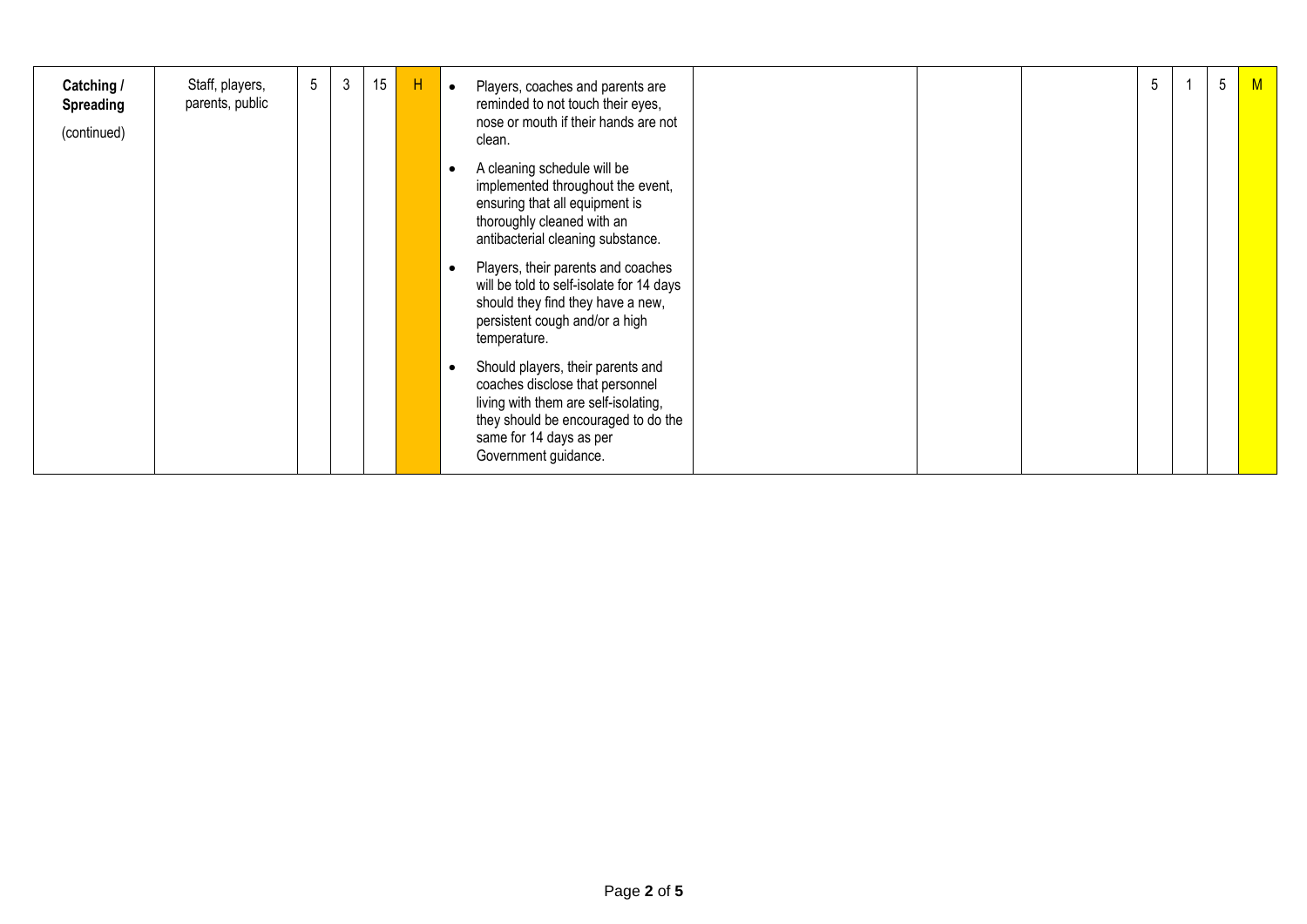| Identified<br><b>Hazards</b>           | Who may be<br>affected             | <b>Risk Level before</b><br>control measures<br>$S x L = R$ |              |                | <b>Existing control measures</b> | <b>Additional Control measures</b><br>required                                                                                                                                                                                                                                                                                                                                                                                                                                                                                                                                                                                                               | To be<br>actioned by | <b>Completion</b><br>date | <b>Final Risk level</b><br>$S x L = R$ |                 |    |                 |           |
|----------------------------------------|------------------------------------|-------------------------------------------------------------|--------------|----------------|----------------------------------|--------------------------------------------------------------------------------------------------------------------------------------------------------------------------------------------------------------------------------------------------------------------------------------------------------------------------------------------------------------------------------------------------------------------------------------------------------------------------------------------------------------------------------------------------------------------------------------------------------------------------------------------------------------|----------------------|---------------------------|----------------------------------------|-----------------|----|-----------------|-----------|
|                                        |                                    | S                                                           | Q            | $\overline{R}$ | $\overline{RR}$                  |                                                                                                                                                                                                                                                                                                                                                                                                                                                                                                                                                                                                                                                              |                      |                           |                                        | $\mathsf{s}$    | L  | $\mathsf{R}$    | <b>RR</b> |
| Catching /<br>Spreading<br>(continued) | Staff, players,<br>parents, public |                                                             |              |                | H                                | Players, parents and coaches will<br>$\bullet$<br>not enter indoor facilities except for<br>use of the toilet.<br>All spectators to be managed as<br>$\bullet$                                                                                                                                                                                                                                                                                                                                                                                                                                                                                               |                      |                           |                                        |                 |    |                 |           |
|                                        |                                    |                                                             |              |                |                                  | required.<br>A register will be taken of all those<br>$\bullet$<br>that attend each match and Track<br>and Trace procedures followed in<br>accordance with government<br>guidance.                                                                                                                                                                                                                                                                                                                                                                                                                                                                           |                      |                           |                                        |                 |    |                 |           |
| <b>Travel plans</b>                    | Staff, players,<br>parents,        | $5\phantom{.0}$                                             | $\mathbf{3}$ | 15             | H                                | We will ask parents and players to<br>$\bullet$<br>inform us if they are leaving the<br>country.<br>We will provide relevant government<br>$\bullet$<br>guidance in line with the area /<br>country that they are visiting.<br>Self-isolation will be enforced in line<br>$\bullet$<br>with the area / country guidance.<br>Parents and players will travel to and<br>$\bullet$<br>from training/matches safely and in<br>accordance with government<br>guidelines.<br>Players and coaches will come<br>$\bullet$<br>ready changed and leave<br>immediately after the training<br>session/match.<br>Players and coaches will shower at<br>$\bullet$<br>home. |                      |                           |                                        | $5\phantom{.0}$ | -1 | $5\phantom{.0}$ | M         |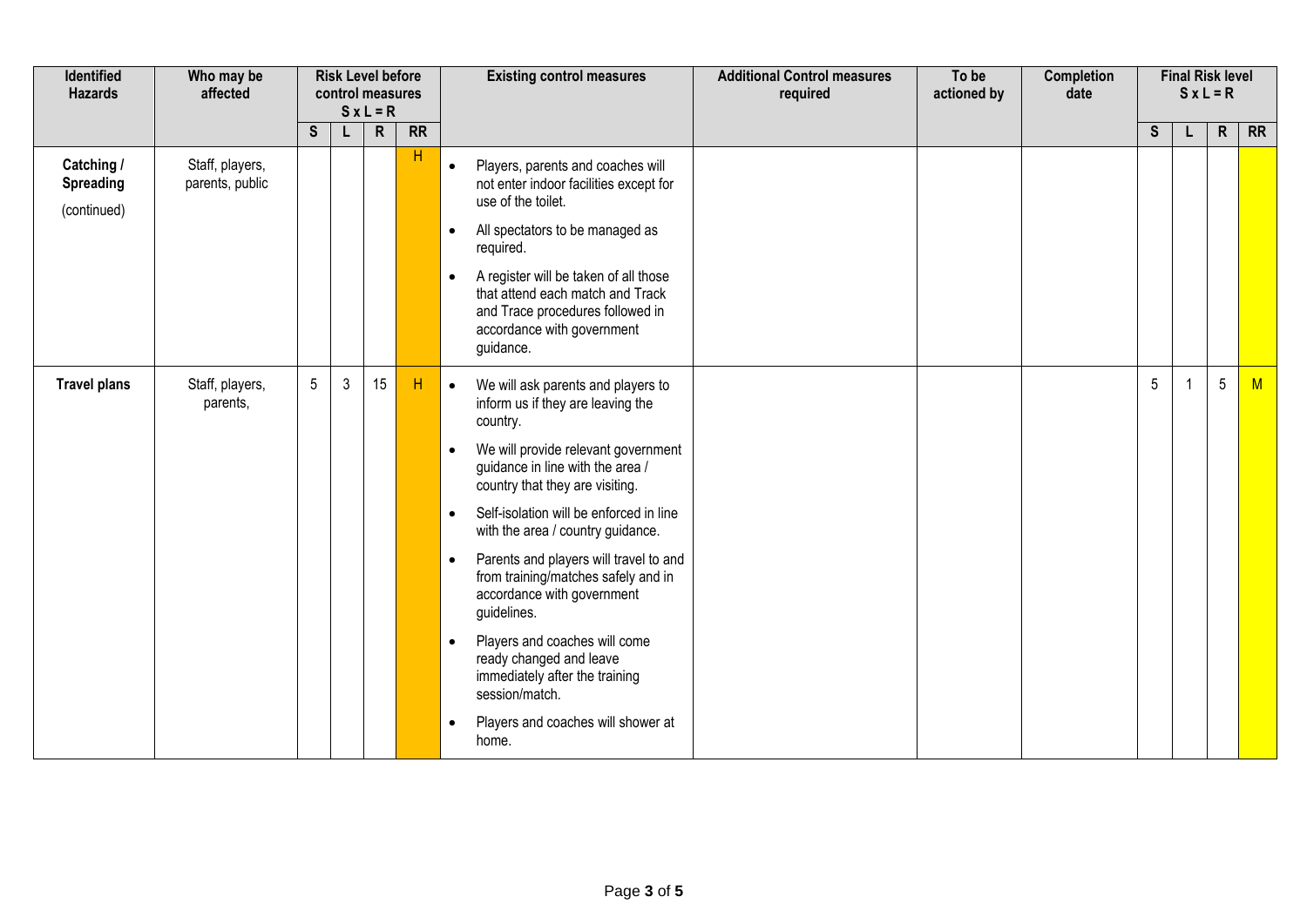| Lack of<br>awareness | Staff, players,<br>parents, | 5 <sup>5</sup> | 3 | 15 | H | Toolbox talks will be carried out for<br>all personnel on site, warning them<br>of the risks posed by the virus as<br>well as the control measures<br>outlined in this assessment and from<br>government guidance. This will<br>include informing personnel of the<br>known symptoms.<br>We will continually adopt and review<br>new government / WHO guidance as | ა | 5 | M . |
|----------------------|-----------------------------|----------------|---|----|---|-------------------------------------------------------------------------------------------------------------------------------------------------------------------------------------------------------------------------------------------------------------------------------------------------------------------------------------------------------------------|---|---|-----|
|                      |                             |                |   |    |   | and when it is available.                                                                                                                                                                                                                                                                                                                                         |   |   |     |

## **Guidance Notes**

|                 |                     |                |                         |                |                         |                 | <b>LIKELIHOOD</b>                                   |  |  |  |  |
|-----------------|---------------------|----------------|-------------------------|----------------|-------------------------|-----------------|-----------------------------------------------------|--|--|--|--|
|                 | 5<br>$5\overline{}$ |                | 10                      | 15             | 20                      | 25              | 5<br><b>Almost Certain - Very High Risk</b>         |  |  |  |  |
|                 |                     |                |                         |                |                         |                 | 4<br><b>Probable - High Risk</b>                    |  |  |  |  |
|                 | 4                   | 4              | $\overline{\mathbf{8}}$ | 12             | 16                      | 20              | 3<br>50/50 - Medium Risk                            |  |  |  |  |
|                 |                     |                |                         |                |                         |                 | $\overline{2}$<br><b>Improbable - Low Risk</b>      |  |  |  |  |
|                 | 3                   | 3              | 6                       | 9              | 12                      | 15              | Almost impossible - Low Risk                        |  |  |  |  |
|                 |                     |                |                         |                |                         |                 |                                                     |  |  |  |  |
| <b>SEVERITY</b> |                     |                |                         |                |                         |                 | <b>SEVERITY</b>                                     |  |  |  |  |
|                 | $\overline{2}$      | 2 <sup>1</sup> | 4                       | $6\phantom{1}$ | $\overline{\mathbf{8}}$ | 10              | $5\phantom{1}$<br><b>Fatality - Very High Risk</b>  |  |  |  |  |
|                 |                     |                |                         | 3              |                         | $5\overline{)}$ | Severe incapacity - High Risk<br>4                  |  |  |  |  |
|                 | 1                   |                | $\overline{2}$          |                | 4                       |                 | 3<br>Absent 3 weeks - Medium Risk                   |  |  |  |  |
|                 |                     |                |                         |                |                         |                 | $\overline{2}$<br>Absent less than 1 day - Low Risk |  |  |  |  |
|                 |                     | 1              | $\overline{2}$          | 3              | 4                       | 5               | <b>Insignificant - Low Risk</b>                     |  |  |  |  |
|                 |                     |                |                         |                |                         |                 |                                                     |  |  |  |  |
|                 | <b>LIKELIHOOD</b>   |                |                         |                |                         |                 |                                                     |  |  |  |  |